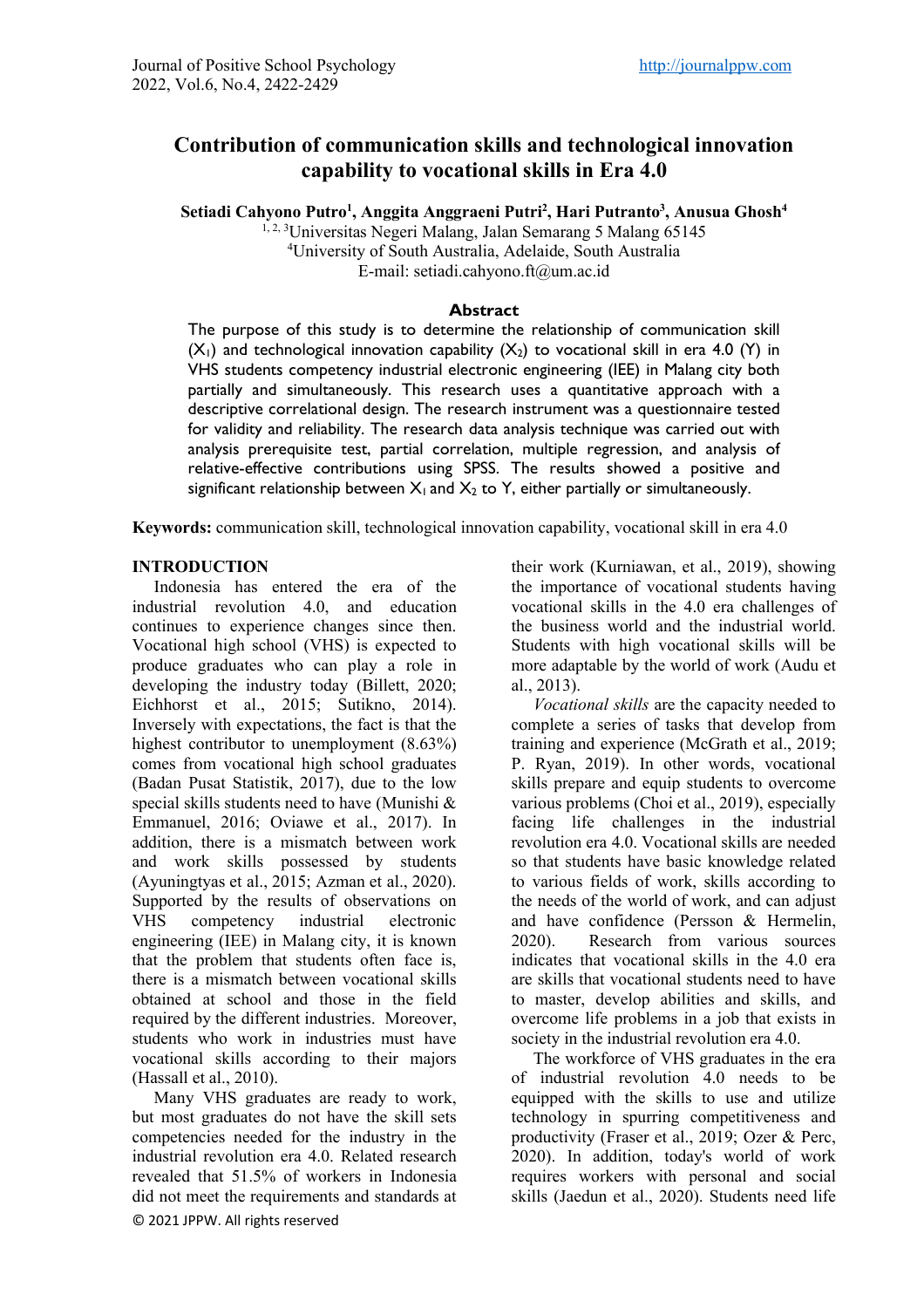skills (personal and social skills) that are adequate to adjust to the era of the industrial revolution 4.0. Based on this, vocational skills indicators in the 4.0 era consists of technological skills, social skills, and personal skills. The vocational skill level in era 4.0 will not just appear. The level of vocational skills is influenced by knowledge, experience, and motivation factors.

Communication skills that are interpreted as a process of interaction in expressing and channelling feelings, thoughts, ideas, knowledge, and information will increase vocational skills in the 4.0 era. The competence (vocational skills) cannot be optimal without the accompanying communication skills (Beer & Mulder, 2020; Jabarullah & Iqbal Hussain, 2019). Communication skills are the ability to convey and channel thoughts and ideas, whether in the form of science or technology, effectively.

Furthermore, using communication media causes ongoing communication to be more effective (Wiyono et al., 2020). The ability to communicate includes understanding, communicating thinking and feelings precisely, receiving and supporting each other, and resolving conflicts when communicating (Wahyuni et al., 2018). Moreover, communication skills consist of social communication, social insight, and social sensitivity. The level of communication skills can be revealed through aspects of articulating thoughts/ideas and feelings effectively, using media and communication technology, social sensitivity, and the ability to resolve conflicts when communicating.

Technological innovation capability is the ability to adapt to unexpected technological changes and use new technological processes to meet needs (Ince, et al., 2016). Aziati, et al. (2014) define technological innovation capability as continuously changing creative knowledge or ideas into new products, processes, and systems with technical support. Based on the explanation above, it can be indicated that technological innovation capability is the ability of students to implement ideas, modify resources, and adapt to technological changes to improve performance. Aziati, et al. (2014) revealed that technological innovation capability significantly impacts performance. Students with good technological innovation capability will quickly create new knowledge and experiences. Through technological innovation capability that impacts performance, adaptability, and the creation of new knowledge and experience, students will have the maturity and readiness of vocational skills in the 4.0 era in entering the competitive business world and the industrial world.

Adapting from research Lau, et al. (2010), technological innovation capability is expressed through the dimensions of learning capability, organizing capability, and strategic planning capability. Hull & Covin (2010) define learning capability as the ability to generate ideas that can impact change, cross various existing limitations, and through special management initiatives. According to Lau, et al. (2010), organizational ability is defined as the capacity to form an established organizational structure, foster organizational culture, and coordinate work and activities towards the desired goals. Lau, et al. (2010) defines the capabilities of strategic planning as the ability of a person to identify weaknesses from himself and opportunities and threats from outside and adopt various types of strategies that can adapt to environmental changes to excel in a competitive environment.

Therefore, there is a possibility of a relationship between communication skills and technological innovation capability on vocational skills in the 4.0 era. If students have good communication skills supported by good technological innovation capability, it is expected to improve vocational skills in the 4.0 era. The purpose of this study is: (1) to partially investigate the relationship between communication skills and, technological innovation capability to vocational skills in the 4.0 era of IEE vocational competency students in Malang and (2) to measure and establish the relationship between communication skills and technological innovation capability in simultaneously with vocational skills in the 4.0 era of vocational students competing for IEE expertise in Malang City Indonesia.

**METHOD**

This research is a quantitative research model with a descriptive correlational research design to predict a relationship between independent and dependent variables partially or simultaneously. The variables of this study are communication skills  $(X_1)$ , technological innovation capability  $(X_2)$ , and vocational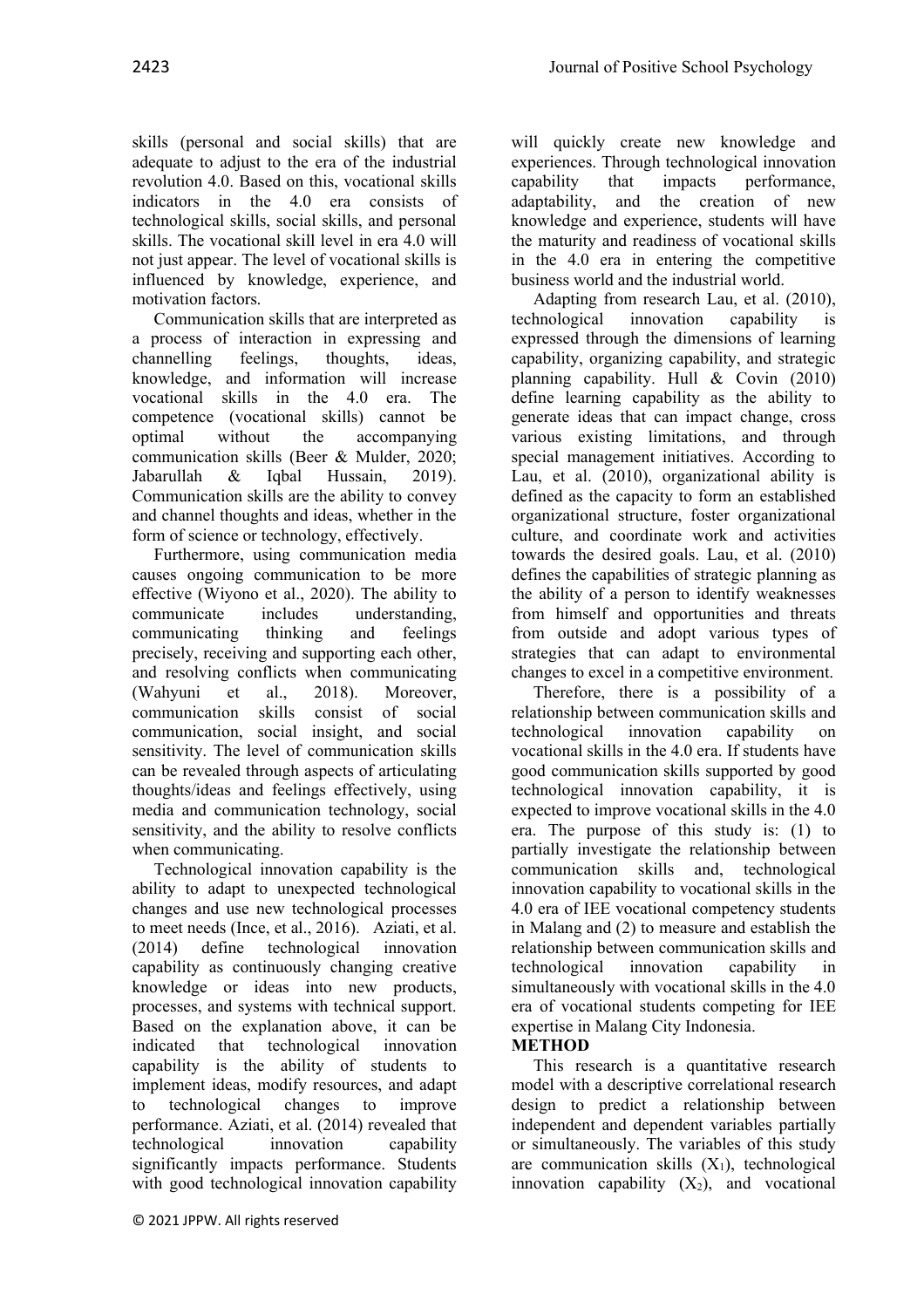skills in the 4.0 era (Y). Sample data were collected from 136 vocational high school students in class XII IEE expertise competencies in Malang, Indonesia. Sampling research using random sampling was employed. The sample size was determined using the Slovin formula with an error rate of 5% and obtained a sample of 102 students. The data collection technique used was a questionnaire with a Likert scale of 4 for all research variables.

Each research variable has fulfilled the validity and reliability test. The communication skill variable has Cronbach's Alpha 0,800, technological innovation capability is 0,758, and vocational skills in era 4.0 is 0,800. The analysis that will be performed using the data from this research is descriptive analysis, hypothesis testing using partial correlation analysis, and multiple regression and contribution analysis. Before testing the hypothesis, the analysis prerequisite test consists of a normality test, linearity test, multicollinearity test, autocorrelation test, and heteroscedasticity test.

### **RESULTS**

The research data results for communication skill variables obtained an average value of 80.00, with the highest score of 97 and the lowest score of 53. The distribution of communication skill variable data is presented in Table 1. The research data results for technological innovation capability obtained an average value of 73.65, with the highest score of 92 and the lowest score of 50. Data distribution of technological innovation capability variables is presented in Table 2. Research results data for vocational skill variables in era 4.0 obtained an average value of 80.48 with the highest score of 99 and the lowest score of 55. The distribution of variable data vocational skills in the 4.0 era is presented in Table 3.

The results of the analysis prerequisite test can be seen in Table 4. The normality test results with the one-sample Kolmogorov-Smirnov test indicate that the research data is usually distributed with the  $p_{sig} > p_{standard}$  (0.05). The results of the linearity test show that there is a linear relationship in which the  $p_{\text{sig}}$  < pstandard (0.05) between the independent variables  $(X_1$  and  $X_2)$  with the dependent variable (Y). Multicollinearity test results obtained Tolerance value  $(T) > 0.10$  and VIF value < 10, from these data it can be concluded that the relationship between X1 and X2 does not occur multicollinearity. For the autocorrelation test, it is known that autocorrelation does not occur in linear regression, it is known by considering the DW value, where  $dU < DW < 4 - dU$ .

| Criteria     | <b>Interval</b> | <b>Frequency</b> | Percentage (%) |
|--------------|-----------------|------------------|----------------|
| Very high    | $81.25 - 100$   | 43               | 42.16%         |
| High         | $68,75 - 81,25$ | 53               | 51.96%         |
| Is.          | $56.25 - 68.75$ |                  | 4.90%          |
| Low          | $43,75 - 56,25$ |                  | 0.98%          |
| Very low     | $25 - 43, 75$   |                  | $0\%$          |
| <b>Total</b> |                 | 102              | 100%           |

**Table 1 Frequency Distribution of Communication Skill**

| Table 2. Frequency Distribution of Technological Innovation Capability |                 |                  |                    |  |
|------------------------------------------------------------------------|-----------------|------------------|--------------------|--|
| Criteria                                                               | <b>Interval</b> | <b>Frequency</b> | Percentage $(\% )$ |  |
| Very high                                                              | 74.45–92        | 44               | 43.14%             |  |
| High                                                                   | 62.95-74.45     | 51               | 50%                |  |
| Is                                                                     | 51,45–62,95     | b                | 5.88%              |  |
| Low                                                                    | $39.95 - 51.45$ |                  | 0.98%              |  |
| Very low                                                               | $23 - 39,95$    |                  | $0\%$              |  |
| <b>Total</b>                                                           |                 | 102              | 100%               |  |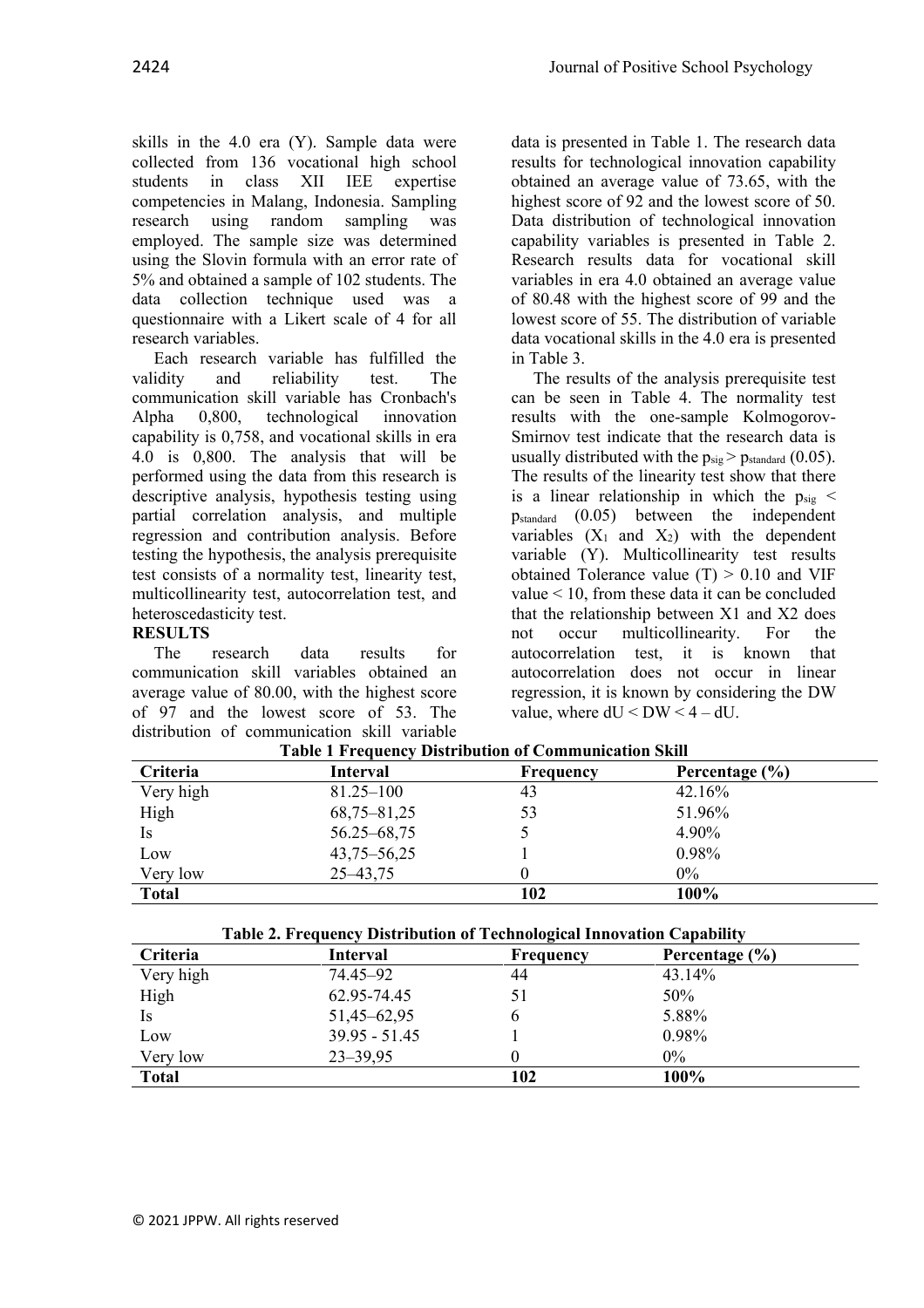| Table 3. Frequency Distribution of Vocational Skills in Era 4.0 |                 |           |                    |  |
|-----------------------------------------------------------------|-----------------|-----------|--------------------|--|
| Criteria                                                        | <b>Interval</b> | Frequency | Percentage $(\% )$ |  |
| Very high                                                       | $87,75 - 108$   | 21        | 20.59%             |  |
| High                                                            | 74.25-87,75     | 59        | 57.84%             |  |
| <b>Is</b>                                                       | $60,75 - 74,25$ | 20        | 19.61%             |  |
| Low                                                             | $47,25 - 60,75$ |           | 1.96%              |  |
| Very low                                                        | $27 - 47,25$    |           | $0\%$              |  |
| <b>Total</b>                                                    |                 | 102       | 100%               |  |

**Table 3. Frequency Distribution of Vocational Skills in Era 4.0**



**Figure 1. Test of Heteroskedasticity**

Heteroscedasticity test results can be concluded that there was no heteroscedasticity. In the scatterplot diagram in Figure 1 there were scattered points and have unclear patterns below and above the 0-axis Y. with hypothesis testing. The partial hypothesis test results can be seen in Table 5, and simultaneous results can be seen in Table 6. The contribution of predictors to the research can be seen in Table 7.

| <b>Table 5. Results of Partial Correlation Analysis</b> |                    |                       |                |  |
|---------------------------------------------------------|--------------------|-----------------------|----------------|--|
| <b>Partial Correlation</b>                              | <b>Probability</b> |                       | Interpretation |  |
|                                                         | $P_{sig}$          | $p_{\text{standard}}$ |                |  |
| $X_1 - Y$                                               | 0.000              | 0,05                  | Significant    |  |
| $X_2-Y$                                                 | 0.018              | 0,05                  | Significant    |  |

| <b>Table 6. Results of Simultaneous Analysis</b> |             |       |       |     |          |
|--------------------------------------------------|-------------|-------|-------|-----|----------|
| Sig. F                                           | Coefficient |       |       |     | R square |
|                                                  | Con.        |       |       |     |          |
| 0,000                                            | 27.344      | 0,418 | 0,267 | 570 | .336     |

© 2021 JPPW. All rights reserved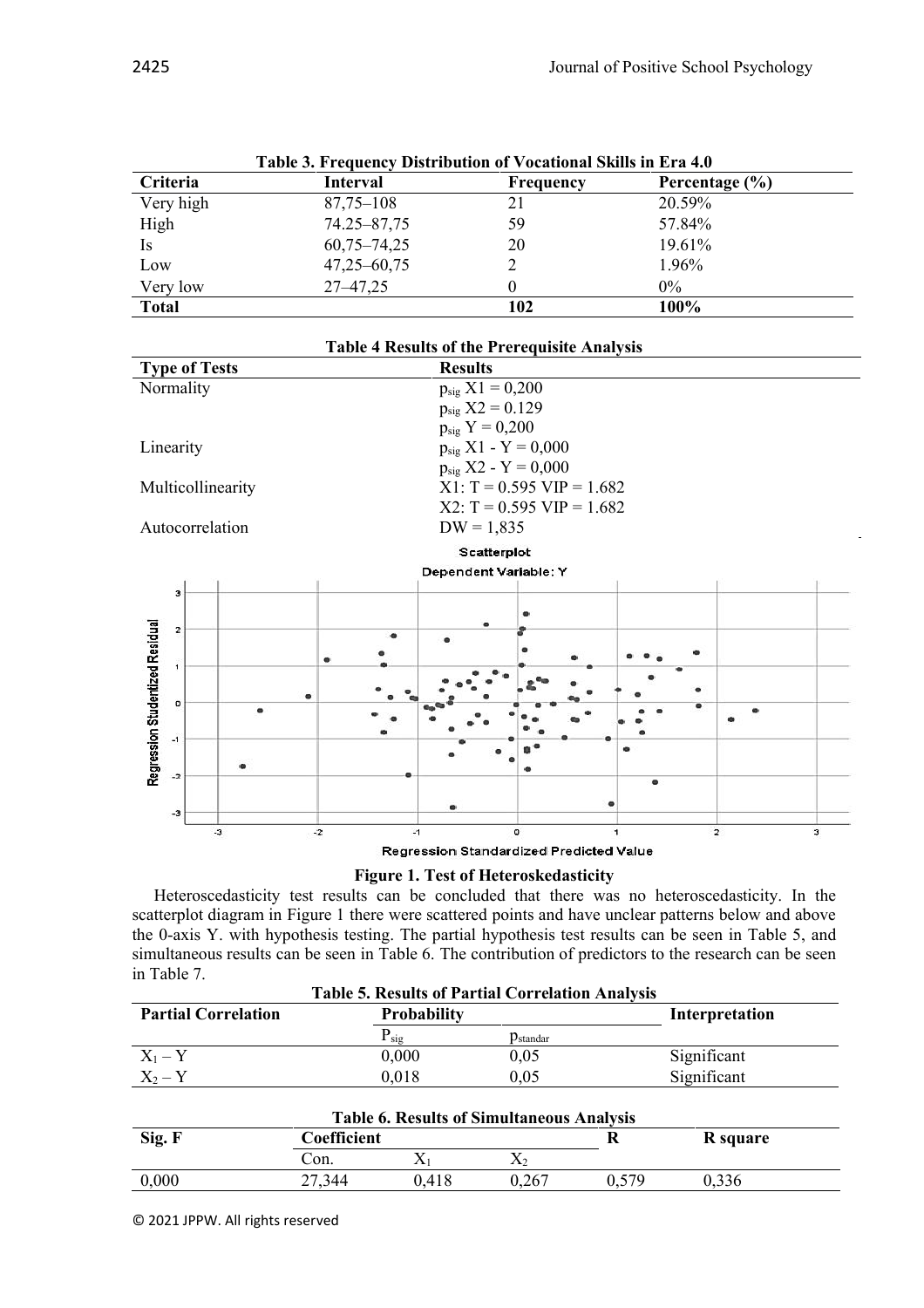| Table 7. Contribution of Predictor  |        |         |  |
|-------------------------------------|--------|---------|--|
| <b>Predictor</b>                    | SE%    | $SR\%$  |  |
| Communication skill                 | 20,87% | 62%     |  |
| Technological innovation capability | 12,7%  | 38%     |  |
| Total                               | 33,57% | $100\%$ |  |

**Table 7. Contribution of Predictor**

Based on Table 5, it is shown that there is a positive and partially significant relationship between communication skills and vocational skills in the 4.0 era and between technological innovation capability and vocational skills in the 4.0 era. Table 6 presents a positive and significant simultaneous relationship between communication skills and technological innovation capability on vocational skills in the 4.0 era. The value of sig evidence is  $=$ 0,000 <0.05 and Regression (R) value of 0.579.

The regression equation for the relationship for communication skills and technological innovation capability to vocational skills in the 4.0 era is  $Y = 27,344 + 0.418 \text{ X1} + 0.267 \text{ X2}$ . The regression equation can be interpreted as vocational skills in the 4.0 era worth 27,344 when not influenced by the value of communication skills and technological innovation capability. Simultaneously between communication skills and technological innovation capability will affect the value of vocational skills in the 4.0 era with a valueadded of 0.418 per one unit of communication skill and a value of 0.267 per one unit of technological innovation capability. The contribution made by the variable communication skills and technology innovation capability to vocational skills in the 4.0 era was 33.57%, while 66,43% were influenced by variables and other factors not examined in the study. The relative contributions of communication skills and technological innovation capability are 62% and 38%, respectively. The effective contribution of communication skills and technological innovation capability was 20.87% and 12.7%, respectively.

### **DISCUSSION**

Based on the results of the analysis that has been done, shows the positive relationship and

significance between communication skills and vocational skills in the 4.0 era.

Communication skill is an essential thing in human life. Through communication, people can express themselves, form social life, develop personality, and expand skills (Khan et al., 2017). This means that IEE vocational students with communication skills will expand their skills or competencies, especially those needed in the industrial revolution era 4.0.

Students with good communication skills will influence the knowledge and experience that can be received, be easier to work together, resolve conflicts/problems, improve social competence and life skills in the industrial revolution era 4.0. Through this, it will be easier for the students to develop vocational skills in the 4.0 era needed to improve the competitiveness of vocational students in IEE expertise competencies in facing the business world and the industrial world challenges in the era of the industrial revolution 4.0. Furthermore, competence (vocational skills) cannot be optimal without the communication skills that accompany it (Wahyuni et al., 2018).

It is known that there is a positive and significant relationship between technological innovation capability and vocational skills in the 4.0 era. The era of the industrial revolution 4.0 requires vocational students to become human resources who can adapt to the advancement of knowledge and technology (Kurniawan et al., 2019). Technological innovation capability is the ability to adapt to unexpected technological changes and use new technological processes to meet needs Ince, et al. (2016), can be interpreted as the better technological innovation capability of students, the better the ability to adapt to the advancement of knowledge and technology. Meanwhile, one of the objectives of vocational skills is to adjust to society and have confidence (Choi et al., 2019). Students who have technological innovation capability can develop adaptability that supports vocational skills in the 4.0 era.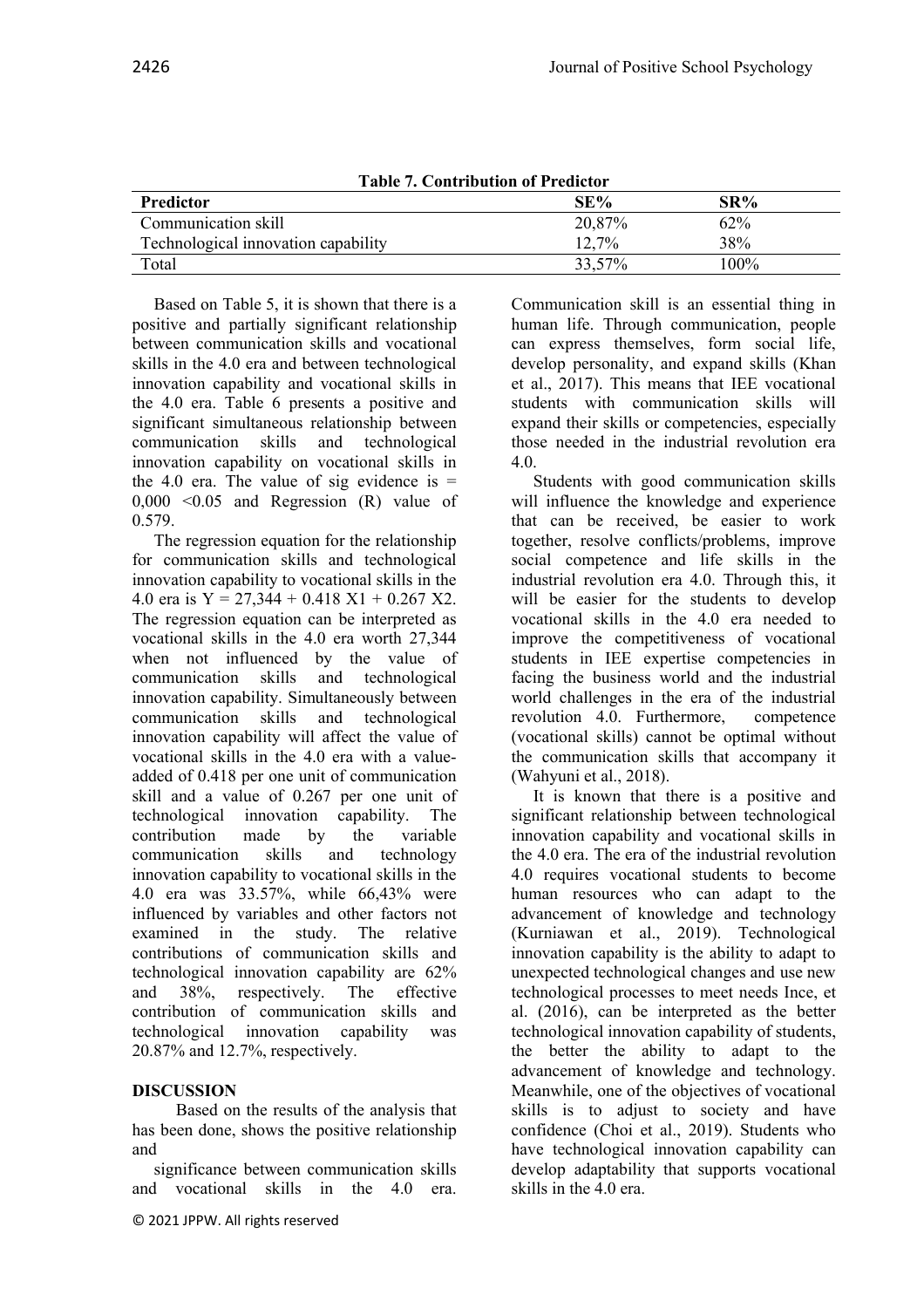It is known that simultaneously there is a positive and significant relationship between communication skills and technological innovation capability on vocational skills in the 4.0 era. Students who have organizing capability have good perceptions of building relationships. On the other hand, indicators of communication skills include several aspects, including social sensitivity. By having social sensitivity, a person would be prosocial towards others. Meanwhile, social skills include working in teams, compassion, empathy, and networking (Fix et al., 2019; Fleckenstein & Lee, 2018), which means that students who have social sensitivity followed by organizing capability will more easily form social skills. So, it can be said that social sensitivity indicators on communication skill variables and organizing capability indicators on technological innovation capability support the high vocational skills in the 4.0 era.

Another indicator that forms/constructs the communication skills of vocational students in IEE expertise competencies in Malang is the ability to resolve conflicts when communicating. It is the ability to solve problems either originating from oneself or others constructively. Hull & Covin (2010) describe learning capability as the ability to generate ideas that can impact change, cross various existing limitations, and through special management initiatives. Meanwhile, the personal skills include having initiative, being brave to take risks, and being creative. In other words, having the ability to resolve conflict and learning capability, the student can also take the initiative and risk and foster creativity. Thus, the student has vocational skills in the 4.0 era, especially in personal skills.

Communication skills can affect vocational skills in the 4.0 era. - Sriwidodo  $&$  Haryanto (2010) explained that competence (vocational skills) could not be optimal without the accompanying communication skills. However, this is less effective when students do not have an excellent technological innovation capability because mastering technology is necessary to compete in industry 4.0. A related study explained that the era of industrial revolution 4.0 requires vocational students to become human resources who can adapt to the advancement of knowledge and technology (Choi et al., 2019; Sima et al.,

## **CONCLUSION**

This study concludes that there is a partially positive and significant relationship between communication skills and vocational skills in the 4.0 era of vocational students competing in IEE expertise in Malang. There is also a positive and significant correlation between<br>technological innovation capability and technological innovation capability and vocational skills in the 4.0 era of vocational students of IEE competence in Malang. Simultaneously, there is a relationship between communication skills and technological innovation capability in vocational students' competency IEE expertise. In other words, ccommunication skills are a more effective predictor of vocational skills in the 4.0 era.

## **REFERENCES**

Audu, R., Abdulkadir, M., & Abdul, B. K. (2013). Technical Vocational Education Institutions and Industries Partnership: Necessity for Graduates Skills Acquisition. *DSpace Repository*.

Ayuningtyas, L. P., Djatmika, E. T., & Wardana, L. W. (2015). Hard and Soft Skills Enhancement in Entrepreneurship Learning for the Twelfth Grade Students of SMK Kartika IV-1 Malang. *Journal of Education and Practice*, *6*(29), 188–194. http://ezproxy.sunway.edu.my/login?url=http:// search.ebscohost.com/login.aspx?direct=true& db=eric&AN=EJ1081303&site=edslive&scope=site

Aziati, A. H. N., Tasmin, R. H., Bee Jia, L., & Abdullah, N. H. (2014). The relationship of technological innovation capabilities and business innovation capabilities on organization performance: Preliminary findings of Malaysian food processing SMEs. *2014 International Conference on Engineering, Technology and Innovation (ICE)*, 1–8.

https://doi.org/10.1109/ICE.2014.6871574

Azman, A., Simatupang, W., Karudin, A., & Dakhi, O. (2020). Link and Match Policy in Vocational Education To Address the Problem of Unemployment. *International Journal Of Multi-Science*, *1*(07), 76–85.

Badan Pusat Statistik. (2017). *Pengangguran*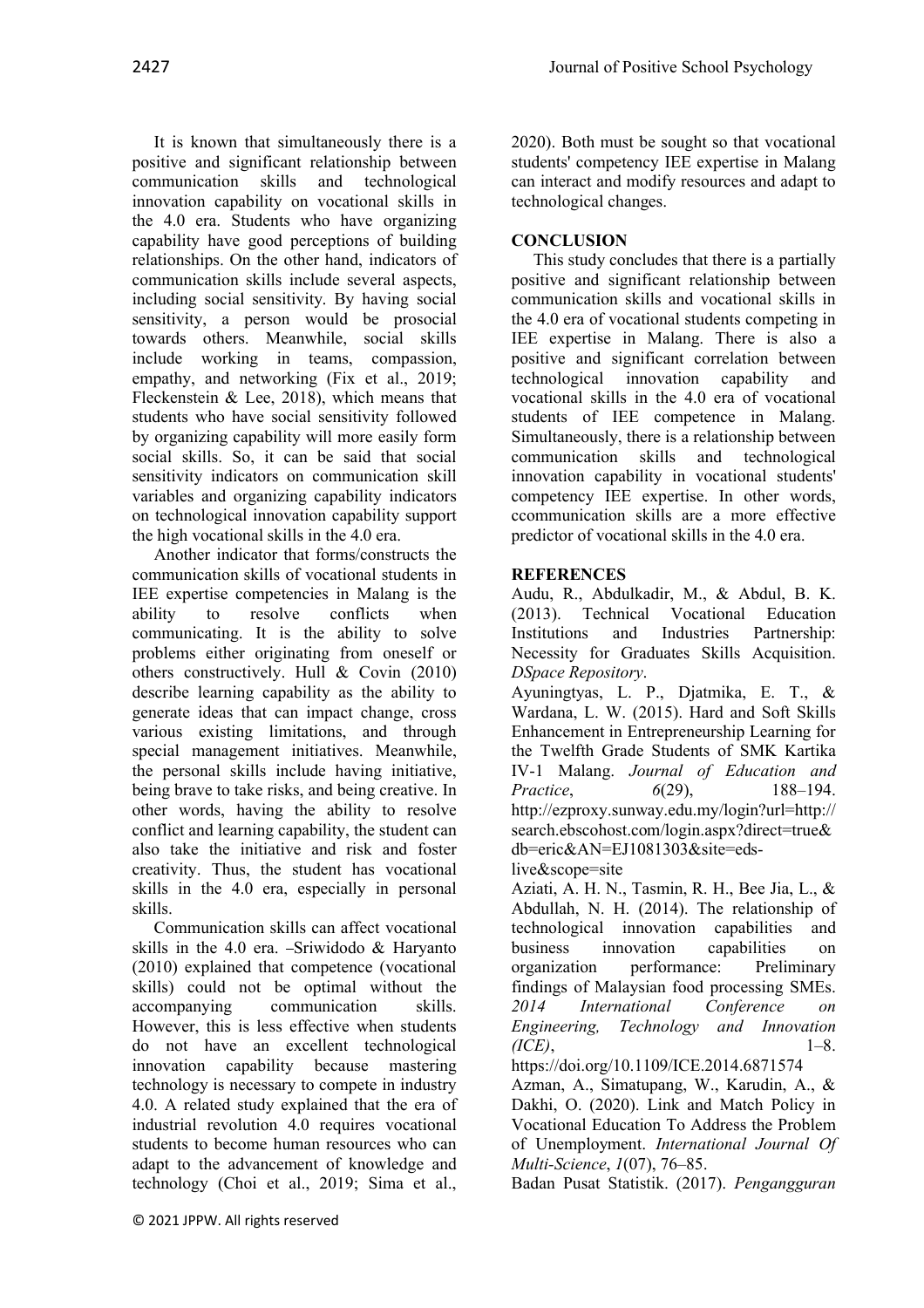*Terbuka Menurut Pendidikan Tertinggi yang Ditamatkan 1986 - 2017*. Tenaga Kerja. https://www.bps.go.id/statictable/2009/04/16/9 72/pengangguran-terbuka-menurut-

pendidikan-tertinggi-yang-ditamatkan-1986--- 2017.html

Beer, P., & Mulder, R. H. (2020). The Effects of Technological Developments on Work and Their Implications for Continuous Vocational Education and Training: A Systematic Review. *Frontiers in Psychology*, *11*. https://doi.org/10.3389/fpsyg.2020.00918

Billett, S. (2020). Perspectives on enhancing the standing of vocational education and the occupations it serves. *Journal of Vocational Education and Training*, *72*(2), 161–169. https://doi.org/10.1080/13636820.2020.174948 3

Choi, S. J., Jeong, J. C., & Kim, S. N. (2019). Impact of vocational education and training on adult skills and employment: An applied multilevel analysis. *International Journal of Educational Development*, *66*, 129–138. https://doi.org/10.1016/j.ijedudev.2018.09.007 Eichhorst, W., Rodríguez-Planas, N., Schmidl, R., & Zimmermann, K. F. (2015). A Road Map to Vocational Education and Training in Industrialized Countries. *ILR Review*, *68*(2), 314–337.

https://doi.org/10.1177/0019793914564963

Fix, G. M., Ritzen, H. T. M., Pieters, J. M., & Kuiper, W. A. J. M. (2019). Effective curricula for at-risk students in vocational education: a study of teachers' practice. *Empirical Research in Vocational Education and Training*, *11*(1), 1. https://doi.org/10.1186/s40461-018-0076-5

Fleckenstein, T., & Lee, S. C. (2018). Caught up in the past? Social inclusion, skills, and vocational education and training policy in England. *Journal of Education and Work*, *31*(2), 109–124.

https://doi.org/10.1080/13639080.2018.143382  $\Omega$ 

Fraser, C. J., Duignan, G., Stewart, D., & Rodrigues, A. (2019). Overt and covert: Strategies for building employability skills of vocational education graduates. *Journal of Teaching and Learning for Graduate Employability*, *01*.

https://doi.org/10.3316/informit.580925849733 488

Hassall, T., Joyce, J., Luis Arquero Montaño, J., & María González González, J. (2010). The vocational skill priorities of Malaysian and UK students. *Asian Review of Accounting*, *18*(1), 20–29.

https://doi.org/10.1108/13217341011045980

Hull, C. E., & Covin, J. G. (2010). Learning Capability, Technological Parity, and Innovation Mode Use\*. *Journal of Product Innovation Management*, *27*(1), 97–114. https://doi.org/10.1111/j.1540- 5885.2009.00702.x

Ince, H., Imamoglu, S. Z., & Turkcan, H. (2016). The Effect of Technological Innovation Capabilities and Absorptive Capacity on Firm Innovativeness: A Conceptual Framework. *Procedia - Social and Behavioral Sciences*, *235*, 764–770. https://doi.org/10.1016/j.sbspro.2016.11.078

Jabarullah, N. H., & Iqbal Hussain, H. (2019). The effectiveness of problem-based learning in technical and vocational education in Malaysia. *Education + training*, *61*(5), 552– 567. https://doi.org/10.1108/ET-06-2018-0129 Jaedun, A., Omar, M. K., Kartowagiran, B., & Istiyono, E. (2020). A precedence evaluation of demand and supply between vocational high school graduates and workforce requirement in Indonesia. *Jurnal Penelitian Dan Evaluasi Pendidikan*, *24*(1).

https://doi.org/10.21831/pep.v24i1.29580 Khan, A., Khan, S., Zia-ul-islam, S., & Khan, M. (2017). Communication Skills of a Teacher and Its Role in the Development of the Students' Academic Success. *Journal of* 

*Education and Practice*, *8*(1), 18–21.

Kurniawan, E., Muslim, S., Rahmadyanti, E., Aribowo, W., Kusumawati, N., Ismayati, E., Basuki, I., & Rahim, R. A. (2019). Vocational Students Readiness In The Face of the Industrial Revolution 4.0 and the Demands of Life in the 21st Century Skills. *Celebes Education Review*, *1*(1), 40–52. https://doi.org/10.37541/cer.v1i1.118

Lau, A. K. W., Yam, R. C. M., & Tang, E. P. Y. (2010). The impact of technological innovation capabilities on innovation performance. *Journal of Science and Technology Policy in China*, *1*(2), 163–186. https://doi.org/10.1108/17585521011059893

McGrath, S., Mulder, M., Papier, J., & Suart, R. (2019). *Handbook of Vocational Education and Training*. Springer International Publishing. https://doi.org/10.1007/978-3-319- 94532-3

Munishi, D., & Emmanuel, J. (2016). Factors contributing to lack of employable skills